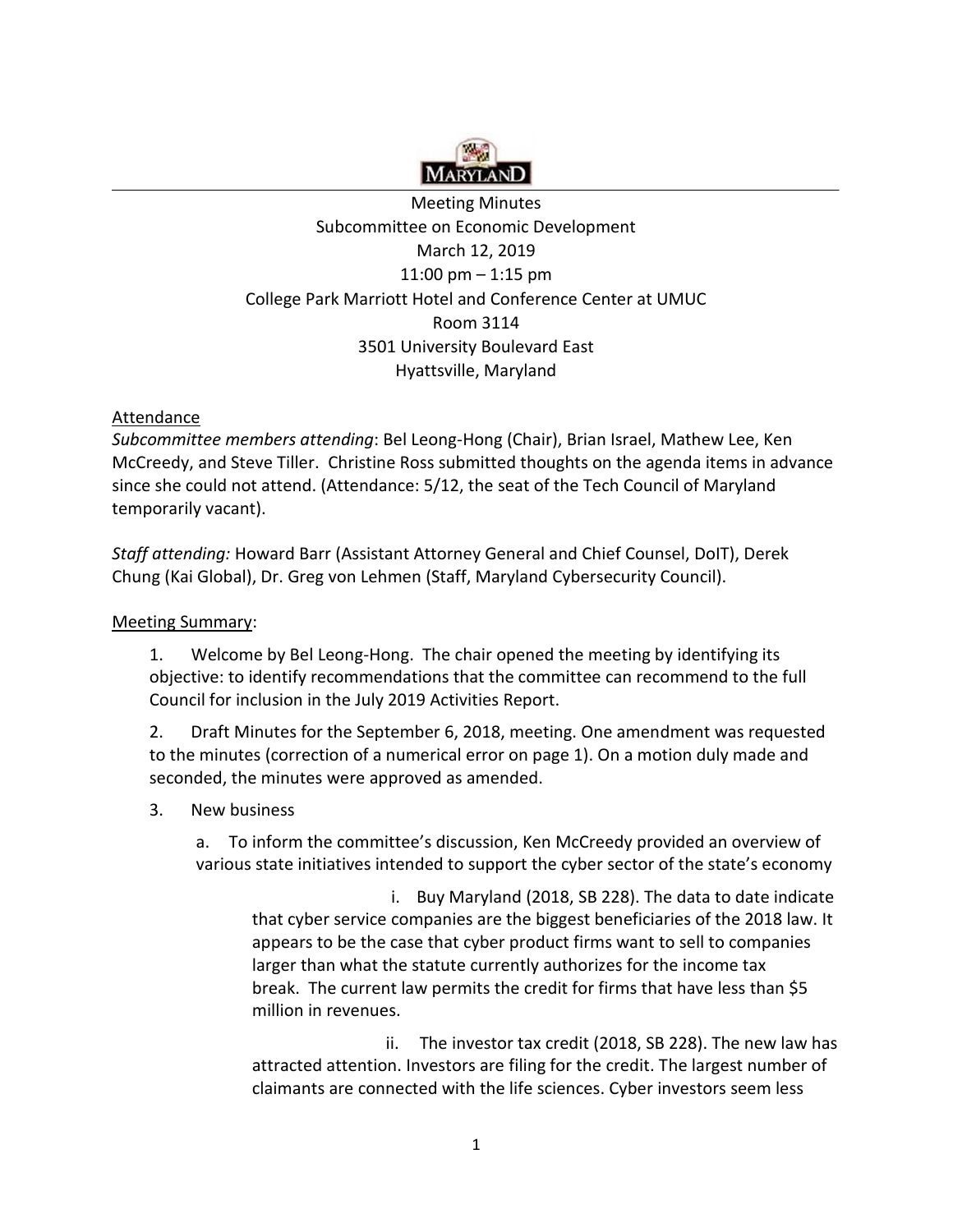aware. The burden of preparing the documentation for the investor credit of course falls on the staff of the small firms themselves.

 include concise self-help cybersecurity information on the Business Express page of the State Department of Assessments and Taxation ("Securing Your Business"). The site would also include information provided by MEMA that iii. Information sharing. Commerce has led an effort to is important to business continuity.

 to add another arm to workforce development in cybersecurity and other fields. There are three approved apprenticeship centers in Baltimore. The state will pay up to \$4,500 per apprentice per year up to \$40,000 per firm. Tax credits are also available to qualifying firms. Apprenticeships last two iv. Apprenticeship program. The purpose of the program is years. [\(https://www.dllr.state.md.us/employment/appr/apprbecomesponso](https://www.dllr.state.md.us/employment/appr/apprbecomesponsor.shtml)  [r.shtml\)](https://www.dllr.state.md.us/employment/appr/apprbecomesponsor.shtml)

 encourage students to take technical internships in firms and to encourage firms to offer such internships, the state program defrays the cost to firms of the wages paid. Specifically, the state will pay up to 50% of the interns wages up to \$3,000 annually. See: https://mtip.umbc.edu/employers/ v. Maryland Technology Internship Program (MTIP). To

 included 15-20 West Coast investors. These included the Tuesday morning breakfast with speaker Rob Joyce of the NSA; Bwtech's International Pitch (10 companies from abroad); and individual meetings with representatives from Belgium and Northern Ireland. vi. RSA. The state staged several excellent events that

 b. The committee then turned to a discussion of possible recommendations for inclusion in the 2019 Activities Report:

 paid to technical interns and apprentices in cybersecurity to a level approaching a greater percentage of the actual wage paid. i. Raising the cap for employer reimbursement of wages

 graduates that remain in state for some stipulated number of years. This would mirror the program currently offered to life science graduates. ii. Scholarship forgiveness program for cybersecurity

 tax credit against employer-paid state and local taxes and filing fees. iii. For qualifying cybersecurity product start-ups, an R/D

iv. Tax credit analysis that would entail the following:

 $\checkmark$  Identification of all relevant, existing tax credits in Maryland that can facilitate economic development and growth for the cyber sector in Maryland